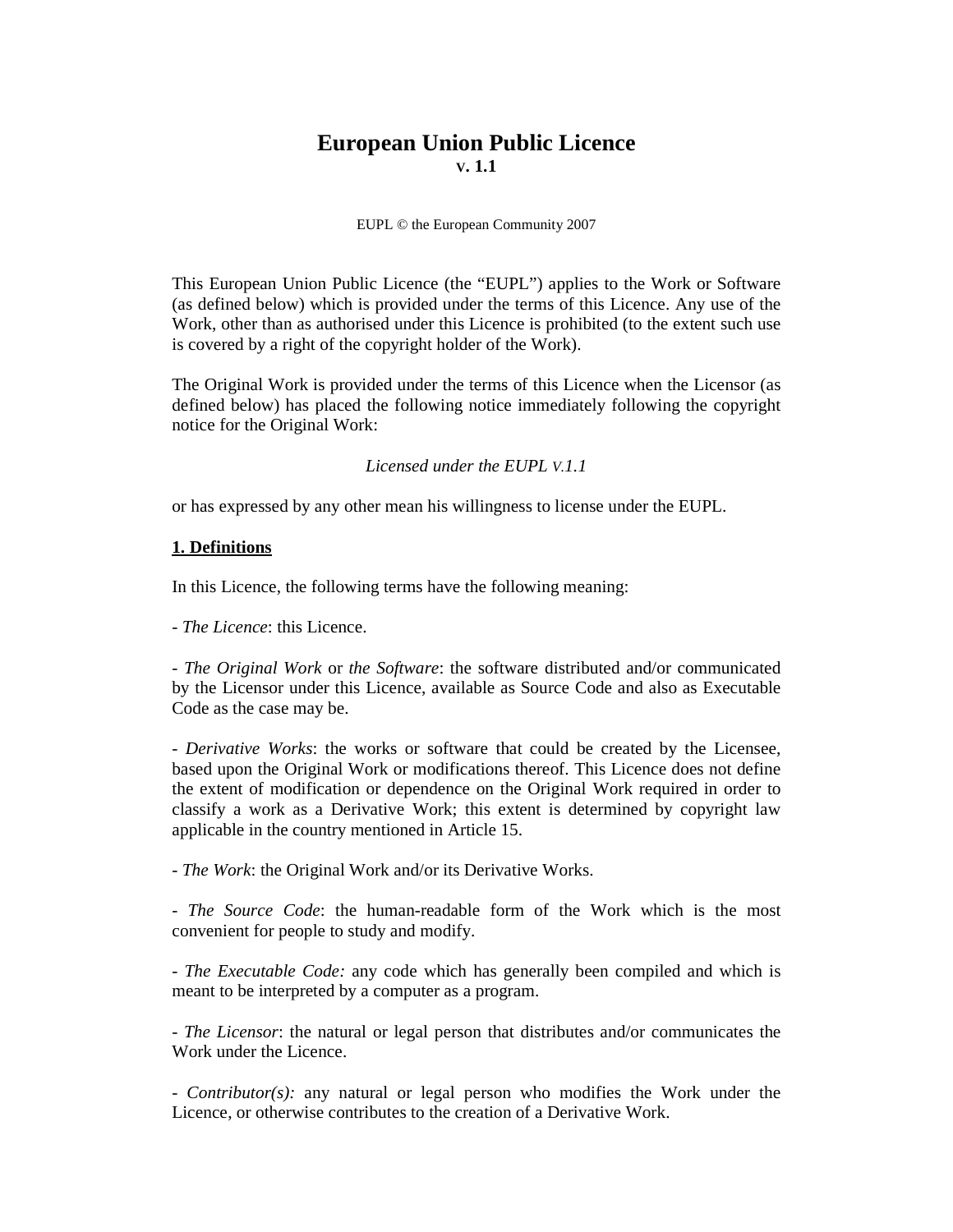*- The Licensee* or *"You":* any natural or legal person who makes any usage of the Software under the terms of the Licence.

*- Distribution* and/or *Communication*: any act of selling, giving, lending, renting, distributing, communicating, transmitting, or otherwise making available, on-line or off-line, copies of the Work or providing access to its essential functionalities at the disposal of any other natural or legal person.

#### **2. Scope of the rights granted by the Licence**

The Licensor hereby grants You a world-wide, royalty-free, non-exclusive, sublicensable licence to do the following, for the duration of copyright vested in the Original Work:

- use the Work in any circumstance and for all usage,
- reproduce the Work,
- modify the Original Work, and make Derivative Works based upon the Work,
- communicate to the public, including the right to make available or display the Work or copies thereof to the public and perform publicly, as the case may be, the Work,
- distribute the Work or copies thereof,
- lend and rent the Work or copies thereof,
- sub-license rights in the Work or copies thereof.

Those rights can be exercised on any media, supports and formats, whether now known or later invented, as far as the applicable law permits so.

In the countries where moral rights apply, the Licensor waives his right to exercise his moral right to the extent allowed by law in order to make effective the licence of the economic rights here above listed.

The Licensor grants to the Licensee royalty-free, non exclusive usage rights to any patents held by the Licensor, to the extent necessary to make use of the rights granted on the Work under this Licence.

#### **3. Communication of the Source Code**

The Licensor may provide the Work either in its Source Code form, or as Executable Code. If the Work is provided as Executable Code, the Licensor provides in addition a machine-readable copy of the Source Code of the Work along with each copy of the Work that the Licensor distributes or indicates, in a notice following the copyright notice attached to the Work, a repository where the Source Code is easily and freely accessible for as long as the Licensor continues to distribute and/or communicate the Work.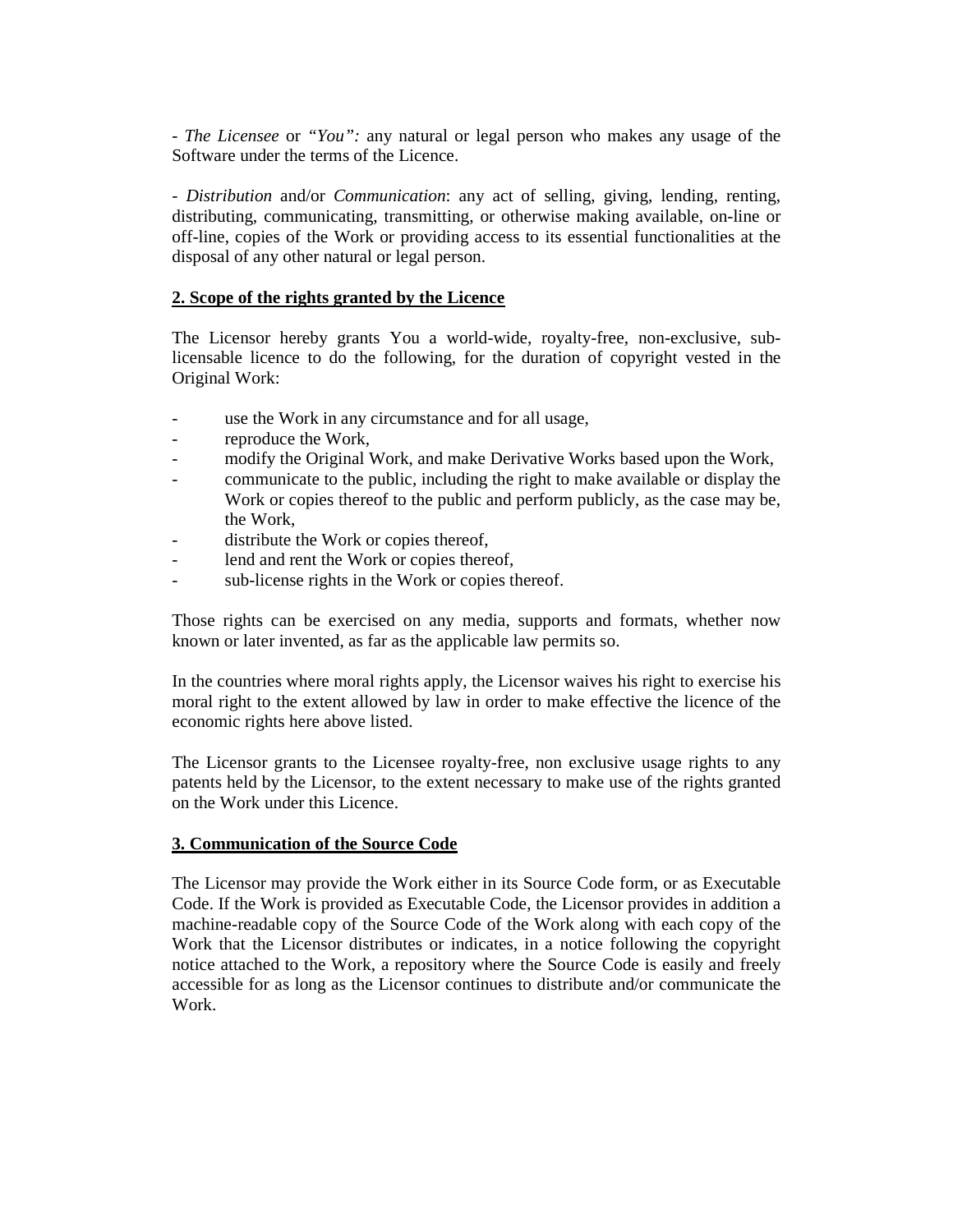#### **4. Limitations on copyright**

Nothing in this Licence is intended to deprive the Licensee of the benefits from any exception or limitation to the exclusive rights of the rights owners in the Original Work or Software, of the exhaustion of those rights or of other applicable limitations thereto.

# **5. Obligations of the Licensee**

The grant of the rights mentioned above is subject to some restrictions and obligations imposed on the Licensee. Those obligations are the following:

**Attribution right:** the Licensee shall keep intact all copyright, patent or trademarks notices and all notices that refer to the Licence and to the disclaimer of warranties. The Licensee must include a copy of such notices and a copy of the Licence with every copy of the Work he/she distributes and/or communicates. The Licensee must cause any Derivative Work to carry prominent notices stating that the Work has been modified and the date of modification.

**Copyleft clause:** If the Licensee distributes and/or communicates copies of the Original Works or Derivative Works based upon the Original Work, this Distribution and/or Communication will be done under the terms of this Licence or of a later version of this Licence unless the Original Work is expressly distributed only under this version of the Licence. The Licensee (becoming Licensor) cannot offer or impose any additional terms or conditions on the Work or Derivative Work that alter or restrict the terms of the Licence.

**Compatibility clause:** If the Licensee Distributes and/or Communicates Derivative Works or copies thereof based upon both the Original Work and another work licensed under a Compatible Licence, this Distribution and/or Communication can be done under the terms of this Compatible Licence. For the sake of this clause, "Compatible Licence" refers to the licences listed in the appendix attached to this Licence. Should the Licensee's obligations under the Compatible Licence conflict with his/her obligations under this Licence, the obligations of the Compatible Licence shall prevail*.* 

**Provision of Source Code:** When distributing and/or communicating copies of the Work, the Licensee will provide a machine-readable copy of the Source Code or indicate a repository where this Source will be easily and freely available for as long as the Licensee continues to distribute and/or communicate the Work.

**Legal Protection:** This Licence does not grant permission to use the trade names, trademarks, service marks, or names of the Licensor, except as required for reasonable and customary use in describing the origin of the Work and reproducing the content of the copyright notice.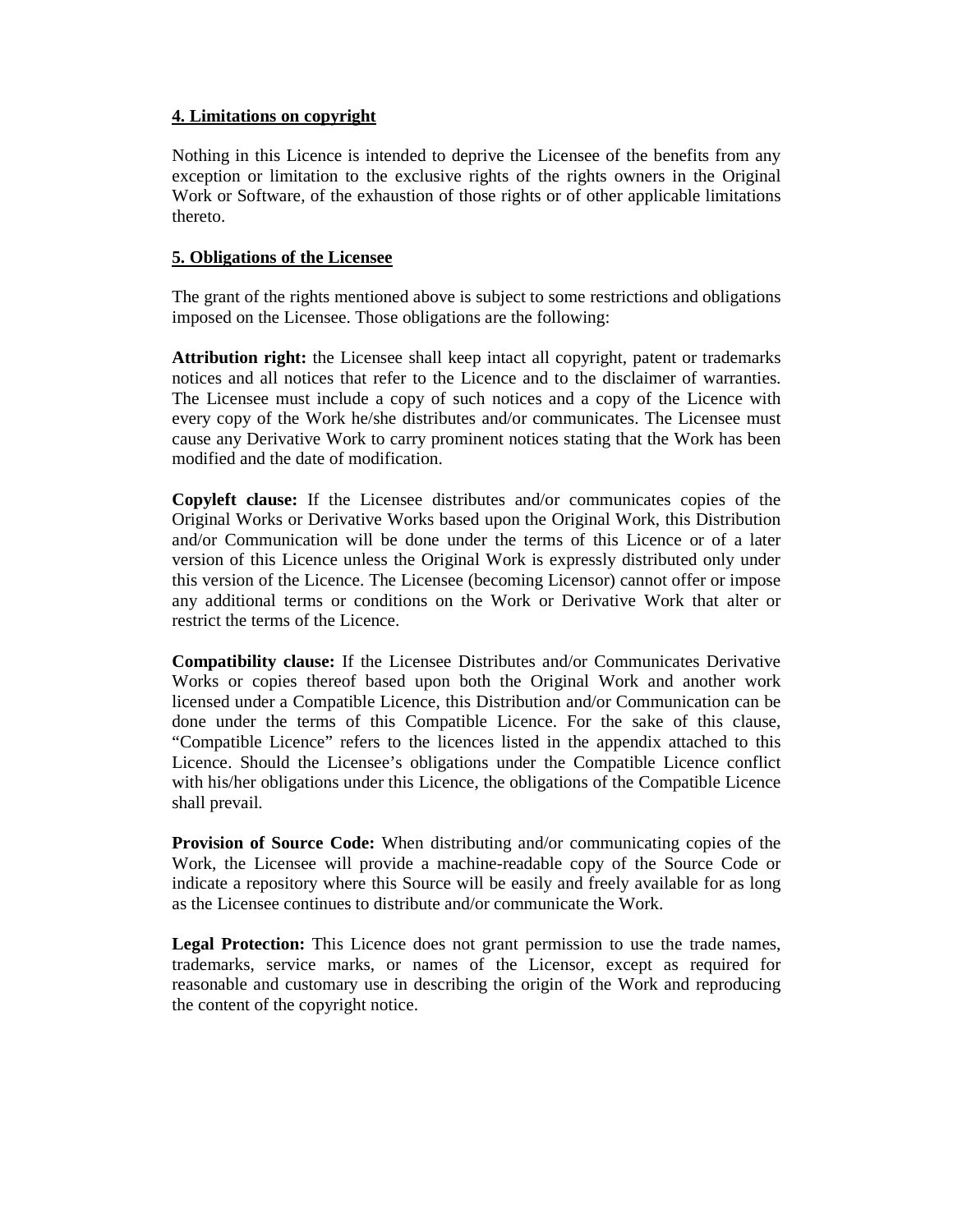# **6. Chain of Authorship**

The original Licensor warrants that the copyright in the Original Work granted hereunder is owned by him/her or licensed to him/her and that he/she has the power and authority to grant the Licence.

Each Contributor warrants that the copyright in the modifications he/she brings to the Work are owned by him/her or licensed to him/her and that he/she has the power and authority to grant the Licence.

Each time You accept the Licence, the original Licensor and subsequent Contributors grant You a licence to their contributions to the Work, under the terms of this Licence.

# **7. Disclaimer of Warranty**

The Work is a work in progress, which is continuously improved by numerous contributors. It is not a finished work and may therefore contain defects or "bugs" inherent to this type of software development.

For the above reason, the Work is provided under the Licence on an "as is" basis and without warranties of any kind concerning the Work, including without limitation merchantability, fitness for a particular purpose, absence of defects or errors, accuracy, non-infringement of intellectual property rights other than copyright as stated in Article 6 of this Licence.

This disclaimer of warranty is an essential part of the Licence and a condition for the grant of any rights to the Work.

# **8. Disclaimer of Liability**

Except in the cases of wilful misconduct or damages directly caused to natural persons, the Licensor will in no event be liable for any direct or indirect, material or moral, damages of any kind, arising out of the Licence or of the use of the Work, including without limitation, damages for loss of goodwill, work stoppage, computer failure or malfunction, loss of data or any commercial damage, even if the Licensor has been advised of the possibility of such damage. However, the Licensor will be liable under statutory product liability laws as far such laws apply to the Work.

#### **9. Additional agreements**

While distributing the Original Work or Derivative Works, You may choose to conclude an additional agreement to offer, and charge a fee for, acceptance of support, warranty, indemnity, or other liability obligations and/or services consistent with this Licence. However, in accepting such obligations, You may act only on your own behalf and on your sole responsibility, not on behalf of the original Licensor or any other Contributor, and only if You agree to indemnify, defend, and hold each Contributor harmless for any liability incurred by, or claims asserted against such Contributor by the fact You have accepted any such warranty or additional liability.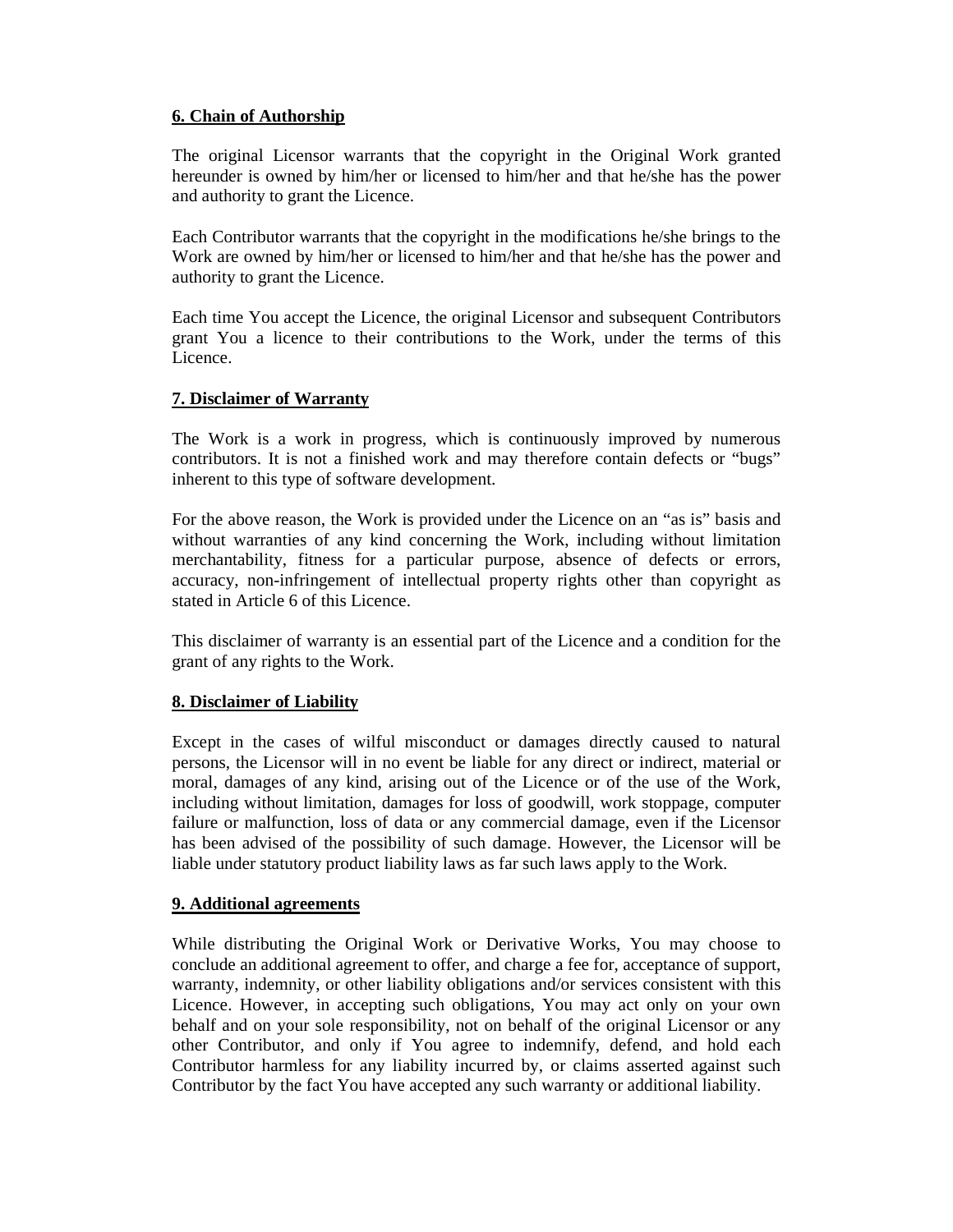#### **10. Acceptance of the Licence**

The provisions of this Licence can be accepted by clicking on an icon "I agree" placed under the bottom of a window displaying the text of this Licence or by affirming consent in any other similar way, in accordance with the rules of applicable law. Clicking on that icon indicates your clear and irrevocable acceptance of this Licence and all of its terms and conditions.

Similarly, you irrevocably accept this Licence and all of its terms and conditions by exercising any rights granted to You by Article 2 of this Licence, such as the use of the Work, the creation by You of a Derivative Work or the Distribution and/or Communication by You of the Work or copies thereof.

# **11. Information to the public**

In case of any Distribution and/or Communication of the Work by means of electronic communication by You (for example, by offering to download the Work from a remote location) the distribution channel or media (for example, a website) must at least provide to the public the information requested by the applicable law regarding the Licensor, the Licence and the way it may be accessible, concluded, stored and reproduced by the Licensee.

# **12. Termination of the Licence**

The Licence and the rights granted hereunder will terminate automatically upon any breach by the Licensee of the terms of the Licence.

Such a termination will not terminate the licences of any person who has received the Work from the Licensee under the Licence, provided such persons remain in full compliance with the Licence.

#### **13. Miscellaneous**

Without prejudice of Article 9 above, the Licence represents the complete agreement between the Parties as to the Work licensed hereunder.

If any provision of the Licence is invalid or unenforceable under applicable law, this will not affect the validity or enforceability of the Licence as a whole. Such provision will be construed and/or reformed so as necessary to make it valid and enforceable.

The European Commission may publish other linguistic versions and/or new versions of this Licence, so far this is required and reasonable, without reducing the scope of the rights granted by the Licence. New versions of the Licence will be published with a unique version number.

All linguistic versions of this Licence, approved by the European Commission, have identical value. Parties can take advantage of the linguistic version of their choice.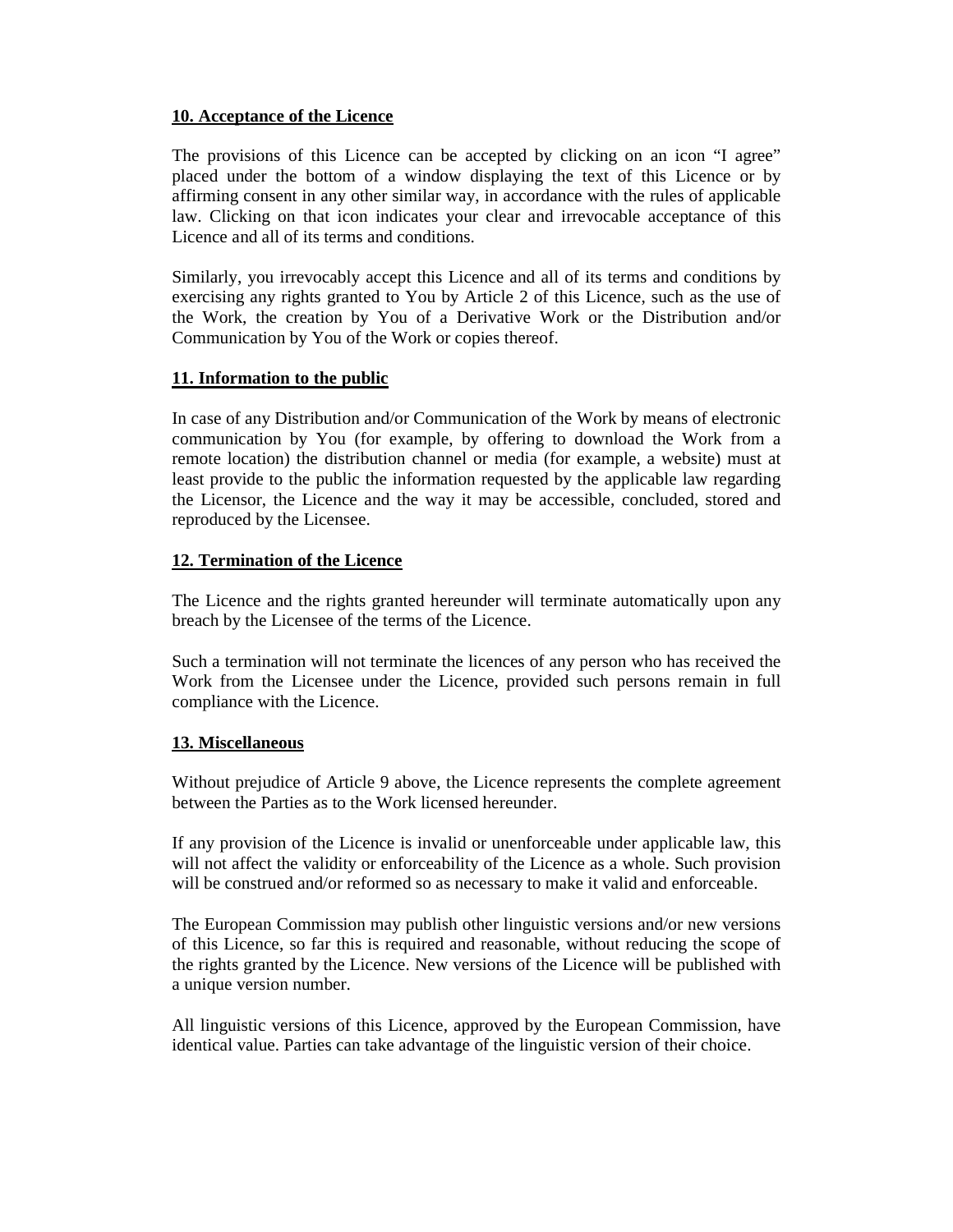#### **14. Jurisdiction**

Any litigation resulting from the interpretation of this License, arising between the European Commission, as a Licensor, and any Licensee, will be subject to the jurisdiction of the Court of Justice of the European Communities, as laid down in article 238 of the Treaty establishing the European Community.

Any litigation arising between Parties, other than the European Commission, and resulting from the interpretation of this License, will be subject to the exclusive jurisdiction of the competent court where the Licensor resides or conducts its primary business.

# **15. Applicable Law**

This Licence shall be governed by the law of the European Union country where the Licensor resides or has his registered office.

This licence shall be governed by the Belgian law if:

- a litigation arises between the European Commission, as a Licensor, and any Licensee;
- the Licensor, other than the European Commission, has no residence or registered office inside a European Union country.

 $=$  $=$  $=$  $=$